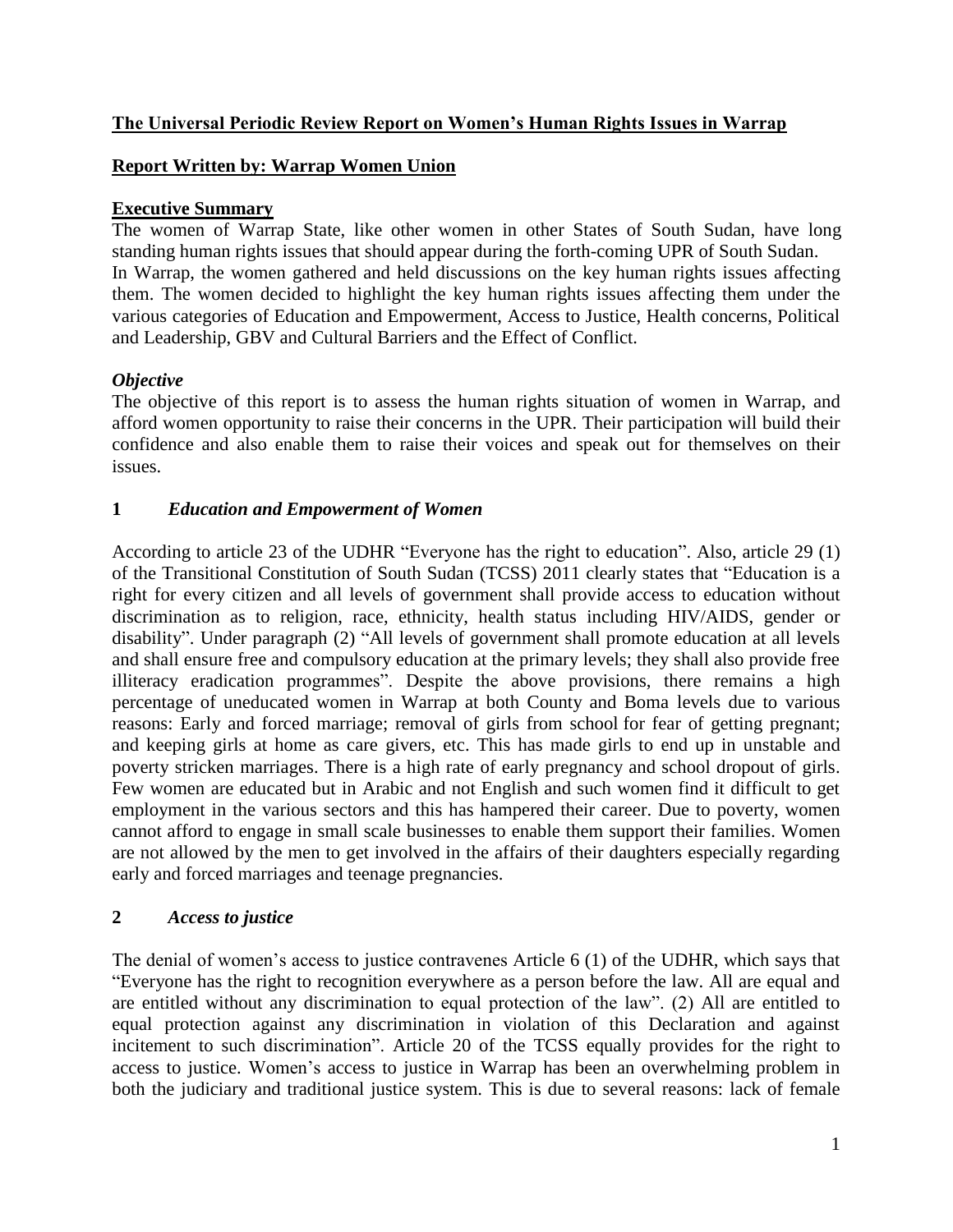judges, prosecutors, lawyers and police investigators to assist women in addressing their issues; poverty which has caused most women to abandon cases; corrupt practices of the police in extorting huge amount of money from the women; stigma in the traditional courts and lack of female representation in the traditional courts to handle women's issues and advocate for their rights. Women are not treated on equal basis with the men and their complaints are not properly addressed in traditional courts. For instance, a woman can be denied the right to file a complaint in a traditional court unless the husband gives his approval. In the traditional courts, women are not allowed to express themselves freely instead they are intimidated, threatened and the case can even turn against them by chiefs who are all males. Some of these actions have made women either to withdraw their cases for family settlement or decide not to report. Even though Article 20 of the TCSS clearly provides for the right to access to justice, the situation with the women in Warrap remains the same.

#### **3** *Health concerns*

Article 31 of the TCSS provides that "All levels of government shall promote public health, establish, rehabilitate and develop basic medical and diagnostic institutions and provide free primary health care and emergency services for all citizens". In Warrap, the percentage of women is high and more health services should be provided to women. However, the provision of health services in the state by the government is inadequate and this has increased the percentage of health risk and death for women. This is due to several factors: limited number of midwives to cater for expectant mothers (though Article 16 (c) of the TCSS provides that "All levels of government shall provide maternity and child care and medical for pregnant and lactating women"); few government health centres; inaccessibility, limited support from husbands and poverty. In most of the counties and bomas there are very few midwives or even non to attend to pregnant women during emergencies and this has resulted in fatalities in several cases. Apparently, the only effective means to health services in such areas could be through private clinics which are mostly owned by foreigners (Ugandans/Kenyans). The private health care centers are normally well equipped with trained personnel but are very expensive and unaffordable for most women. In most homes for instance, the husbands fail to provide domestic support to pregnant wives either deliberately or due to poverty. Such women may either engage in small businesses that will enable them access health services or are sent to their parents by the husbands to seek financial support. Most pregnant women might also be fully engaged in household chores including cooking, attending to the children and even the husbands and many others things. In most cases such women are constrained with this domestic work to an extent that it affects the pregnancy and causes health risk. Lastly, Government's constant delays to pay salaries of health workers most times affect the provision of health services to the communities causing high health risks.

#### **4** *Politics/ Leadership*

According to Article 21 of the UDHR, "Everyone has the right to take part in the government of his/her country, directly or through freely chosen representatives". Article 16 of the TCSS also states that, " All levels of government shall; (a) promote women participation in public life and their representation in legislative and executive organs by at least 20% as an affirmative action to redress imbalances created by history, customs and traditions". In the area of politics, leadership and decision-making processes as per the 20% accorded women in South Sudan, the female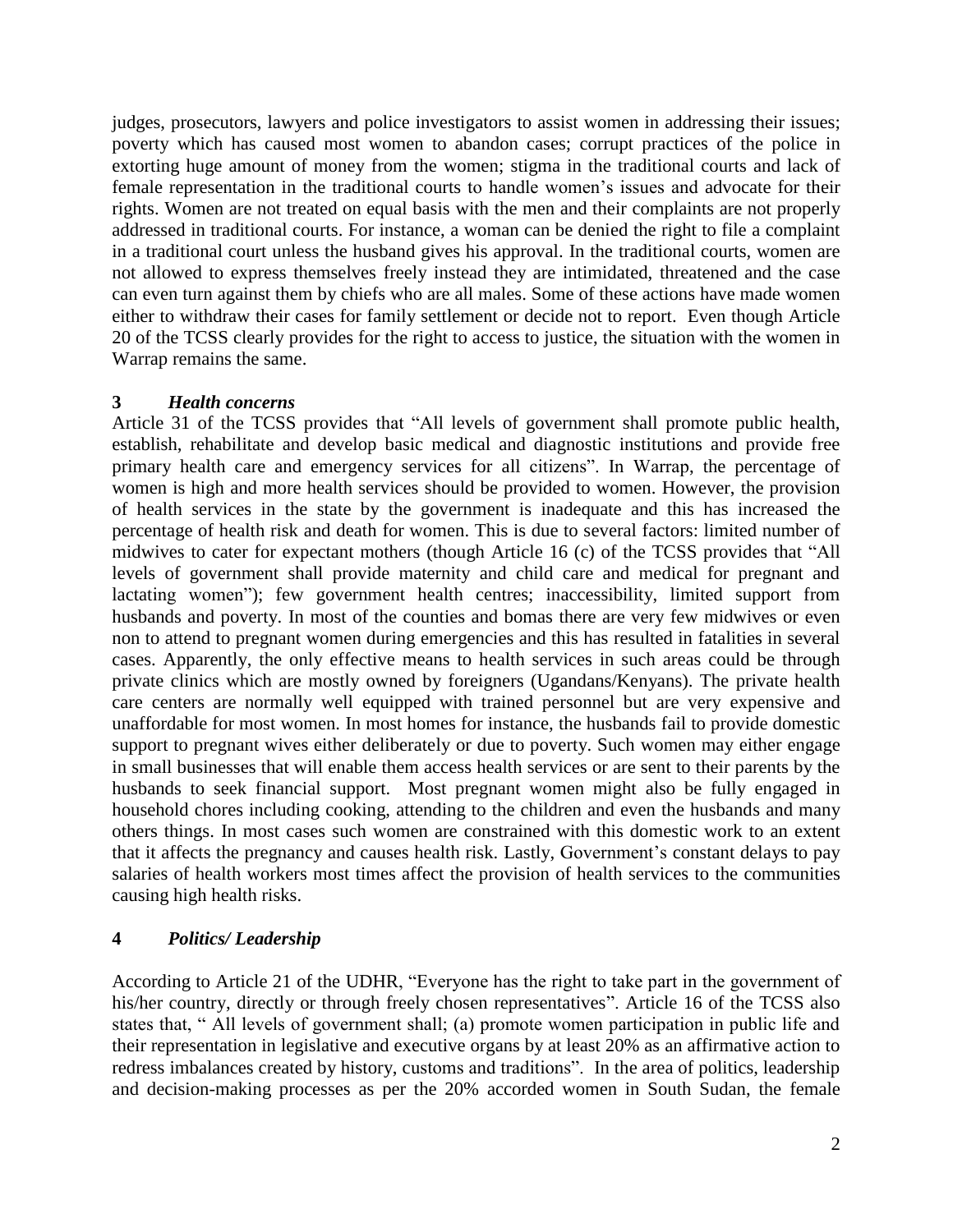representation and full participation in government has not been fully achieved by the women in Warrap due to so many factors. There are few female politicians and looking at the recent political appointments there is only one female minister without any female County Commissioner out of thirteen County Commissioners. However, there are several female MPs at the State Legislative Assembly - including a female Speaker which demonstrates gender sensitivity and not gender equality. This is simply due to the high gender disparity in the numbers between male and female representation in governance as the wide gap remains opened.

Education might again be a major factor limiting women's full involvement in politics. The high illiteracy rate amongst Warrap women due to lack of education and empowerment cannot allow majority of the women to match up with their male counterparts in politics. The lack of education and fear of intimidation and humiliation from the males have caused women to shy away from making political strides. Another factor is financial resources needed to conduct political campaigns in lobbying for community support. Even educated women can be left out of the race without financial support. So poverty is a major hindrance against women's full participation in politics. Finally, in Warrap, there are very few competent women with political ambition and capability that can successfully participate in politics as compared to the many who lack trust in themselves, feeling incapable and shying away.

# **5** *GBV/Cultural Practices*

According to Article 16 of the TCSS "All levels of government shall (d) enact laws to combat harmful customs and traditions which undermine the dignity and status of women". In Warrap, cultural practices have mostly been transformed into customary laws that affect women on daily basis and cause gender based and domestic violence in communities and homes. One major cultural barrier that causes series of domestic violence is dowry (the payment of several heads of cattle for a girl/woman in a traditional marriage). A suitor normally pays within the range of fifty to two hundred cows for a bride in the Dinka culture and tradition. This dowry payment can easily enslave the woman and she becomes a property of the husband. This has eventually deprived women of enjoying their inheritance right to land and property and that of the husband upon his demise. This cultural practice is contrary to the Article 17 (1) of the UDHR which says, "Everyone has the right to own property alone as well as in association with others", and; (2) 'No one shall be arbitrarily deprived of his property'. Cultural practices have allowed widows including their children to be forcefully inherited by the husband's family.

The huge dowry payment of cattle has also left women voiceless, becoming subordinates/slaves to the husbands rather than equals though contrary to Article 1 of the UDHR on equality. The women have merely become *YES* partners never expected to say *NO* to husbands regarding full participation in decision-making processes in the affairs of the home. Whenever the women attempt to raise their issues, severe beating and economic deprivation ensue. This is also contrary to article 14 of the TCSS which provides for equality. Such actions have also led to emotional and psychological effects on the women. The dowry payment of so many cows has always had a negative effect in the homes as the husbands give out all the cows and cannot afford to adequately provide for the wife and children. Above all, heavy dowry payment promotes cattle raiding and conflict in communities as young men who cannot afford the high number of cows for marriage will decide to raid to get more. Women are deprived ownership of money they work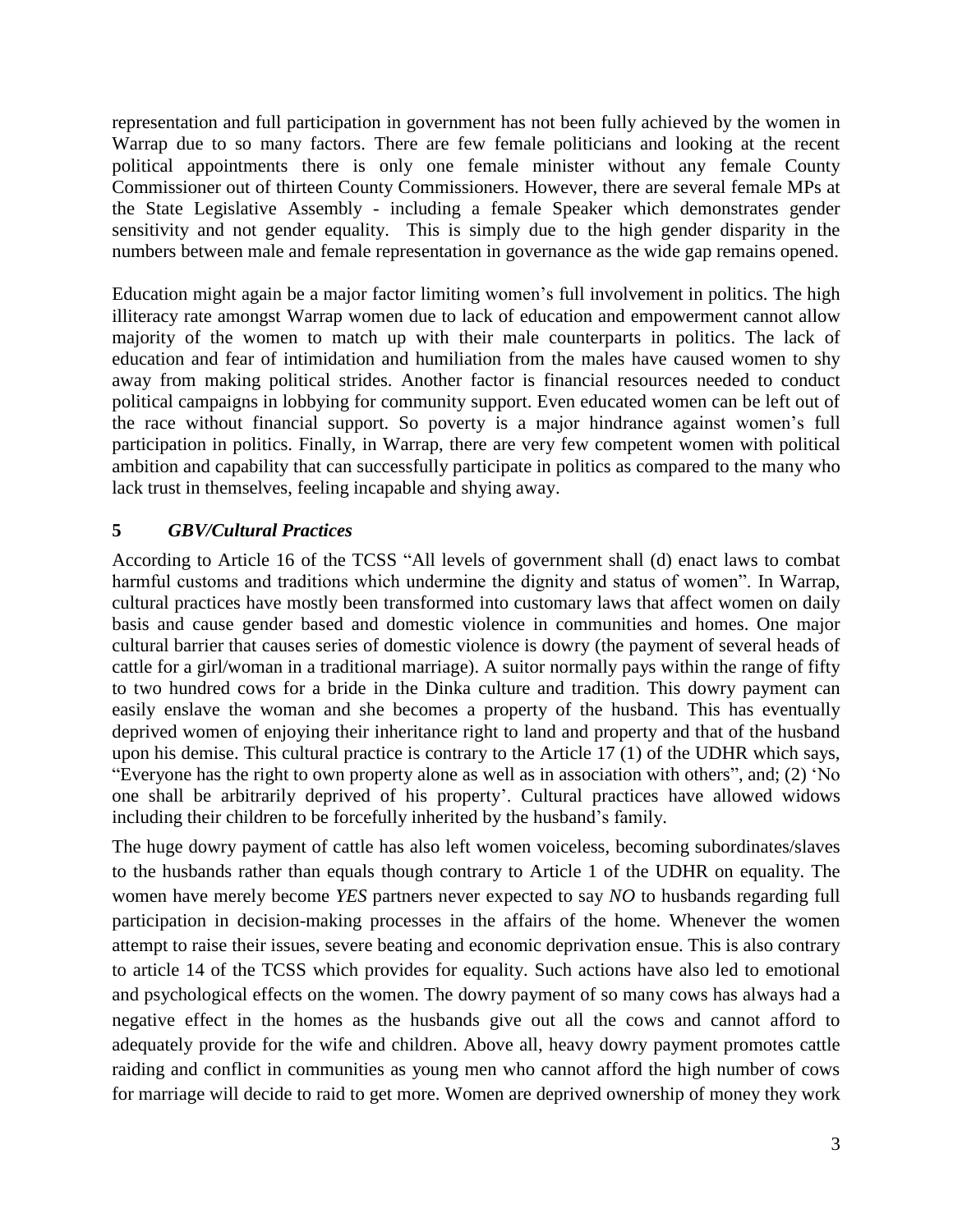for by husbands. Whatever income the woman receives should be handed over to the husband. The dowry payment has resulted in impoverished homes and suffering women. Due to the culture of silence, women are afraid to speak out the violations they experience on daily basis instead they prefer to harbour these issues that are never resolved.

Another factor is the issue of adultery which is classified as a criminal offence in the South Sudan Penal Code Act of 2008 (see Section 266). The offence of adultery is tantamount to two or three years of imprisonment and has largely affected only wives and not husbands which does not demonstrate fairness in gender equality. This is contrary to Article 8 of the UDHR. In contravention of this article, the law is largely supporting the husbands as they are mostly the ones that file complaints against their wives in the police for prosecution whilst the women are denied this same right. The offence of adultery has no gender equality in the sense that the wives by culture and the virtue of the dowry payment of cows can never attempt to file a complaint in the police or local court against a husband for committing adultery. By culture the wife cannot file a complaint in court for fear of igniting conflict and the payment of cows by her husband. Instead the common revenge action is that of physically fighting with the woman found committing adultery with her husband. The prosecution of women for committing adultery has had negative effect on the children whenever the woman is convicted and the children are left without proper supervision. It also stigmatizes the girls affecting marriage proposals as suitors are informed about the mother having committed adultery before.

The practice of women with children who are abandoned by husbands has greatly increased in Warrap causing a huge number of street children. In the event of marrying another wife, the men always abandon the first wife with the children as culture accepts the marriage of more wives. This practice of abandonment has even led to most women committing adultery with a "Good Samaritan" man they come across to assist with their basic needs. In most cases, the abandoned women struggle alone with the children who might be affected with several social problems that can lead them to the street and market places.

# **6** *Effect of conflict on women*

For the past two years, Warrap has not been directly affected by the South Sudan conflict but there have been elements of indirect impact especially on women in the state. Most of the women have become widows and single parents with children as their husbands fought and died at the war front. Even though Warrap was not affected by the general conflict, yet still the state has been plagued with inter-communal violence resulting in the death of women and children in the communities as well as constant cattle raiding.

During conflict situations, women and children are the most vulnerable; they are raped and abducted, become sex slaves, bush wives, experience forced marriages and unwanted pregnancies/children. Also it is obvious that women lose their dignity and respect due to the violations they experience. They are plagued with diseases and experience displacement and destruction of properties; they go without education, skills and empowerment throughout the